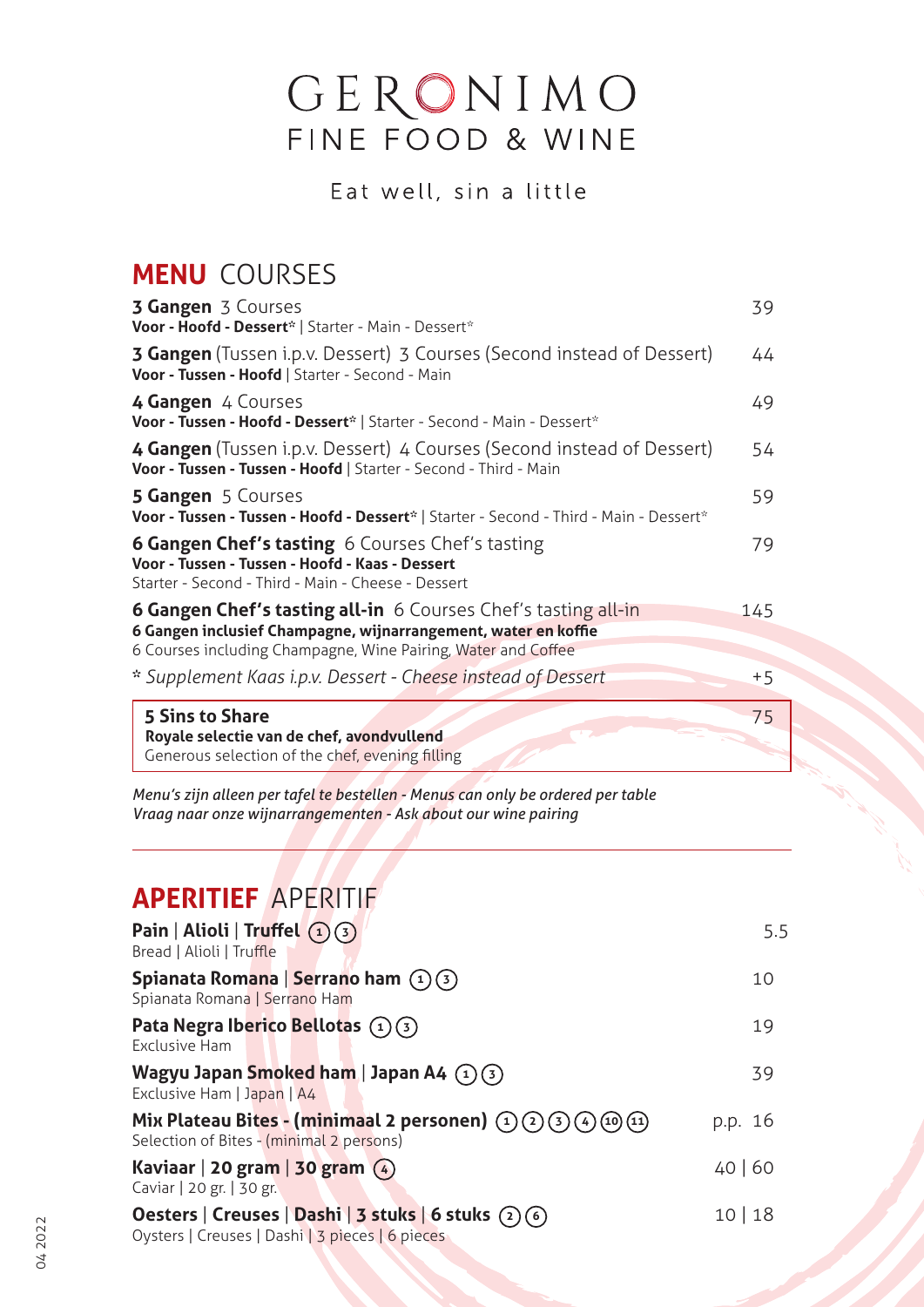# GERONIMO<br>FINE FOOD & WINE

Eat well, sin a little

# **VOORGERECHTEN** STARTERS

| Carpaccio   Truffelmayonaise   Pijnboompitjes   Parmezaan $(3)$<br>Carpaccio   Truffle Mayo   Pine nuts   Parmesan | 12              |
|--------------------------------------------------------------------------------------------------------------------|-----------------|
| Makreel   Courgette   Kimchee   Wasabi $(1)(4)(6)(1)$<br>Mackerel   Zucchini   Kimchee   Wasabi                    | 12 <sup>2</sup> |
| Steak tartaar   Rund   Gorgonzola   Gerookt $(1)(3)(6)(7)(10)(11)$<br>Steak tartare   Beef   Gorgonzola   Smoked   | 16              |
| Tartaar   Zalm   Remoulade   Kappertjes   Tomaat $(1)(3)(4)(6)$<br>Tartare   Salmon   Remoulade   Capers   Tomato  | 14              |
| Premium Carpaccio   Wagyu   Truffelmayonaise $(3)$<br>Premium Carpaccio   Wagyu   Truffle Mayonnaise               | 24              |
| Biet   Burrata   Vinaigrette $(7)(9)(10)$<br>Beet   Burrata   Vinaigrette                                          | 14              |

### **TUSSENGERECHTEN** SIDE DISHES

| Tataki   Yellowfin Tonijn   Salade   Komkommer $(1)(4)(6)$<br>Tataki   Yellowfin Tuna   Salad   cucumber                    | 16              |
|-----------------------------------------------------------------------------------------------------------------------------|-----------------|
| Langoustine   Coquille   Prei   Bonito $(2)(4)(6)$<br>Langoustine   Scallop   Leek   Bonito                                 | 16 <sup>1</sup> |
| Bisque   Kreeft   Cream   Hollandse garnalen $(2)(7)$<br>Bisque   Lobster   Cream   Dutch Shrimps                           | 15 <sub>1</sub> |
| Ganzenlever terrine   Brioche   Chutney $(1)(7)$<br>Foie gras terrine   Brioche   Chutney                                   | 16              |
| Paprika velouté   Zoete aardappel   Gerookt   Appel $\Omega(\Omega)$<br>Bell pepper velouté   Sweet Potato   Smoked   Apple | 12 <sub>1</sub> |

#### **Supplement Ganzenlever** | **foie Gras** 5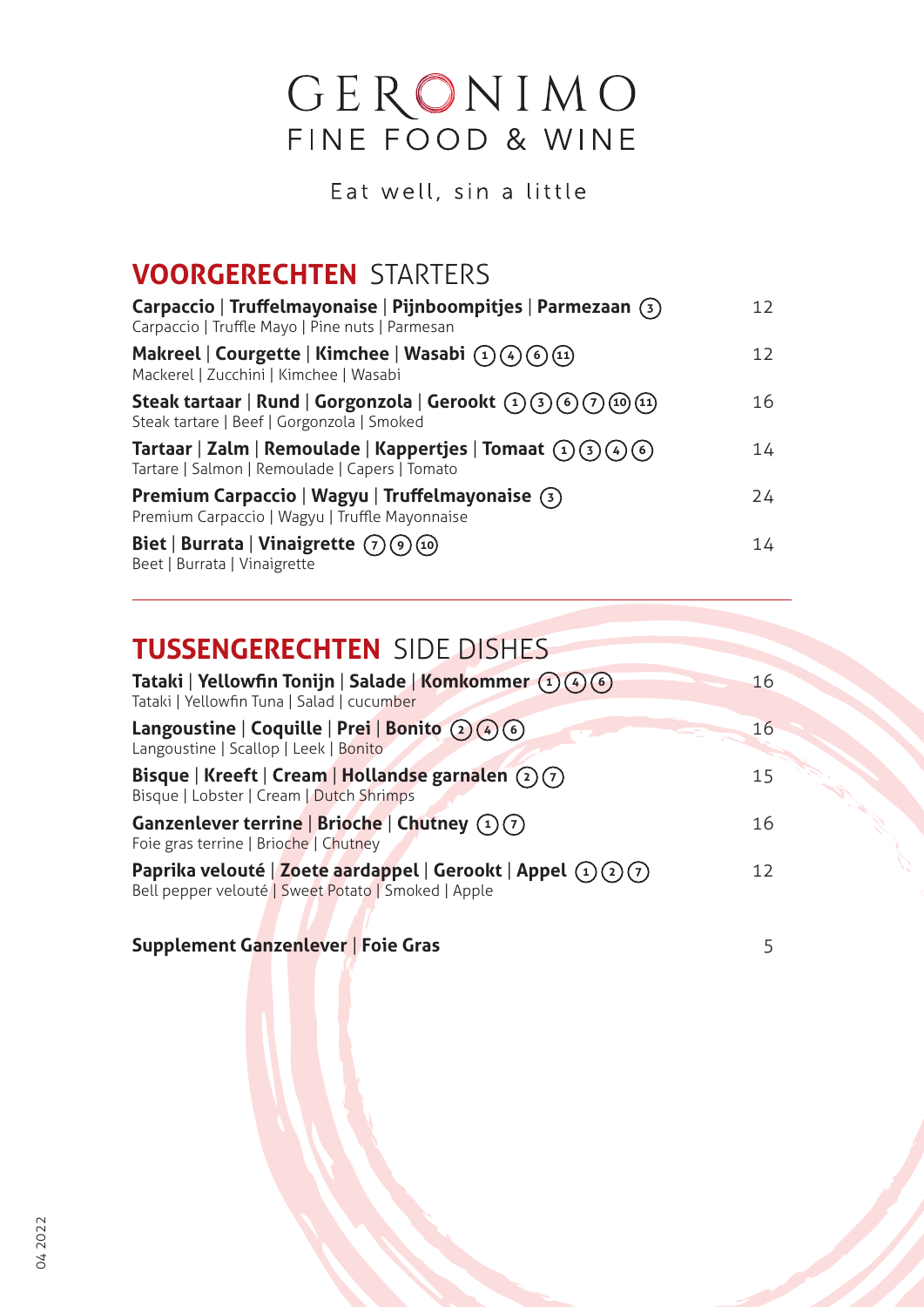# GERONIMO FINE FOOD & WINE

Eat well, sin a little

# **HOOFDGERECHTEN** MAIN COURSES<br>Alle hoofdgerechten worden geserveerd all main courses are served with

*Alle hoofdgerechten worden geserveerd met bijpassend garnituur en een bordelaise-, peper- of truffelsaus naar keuze pepper or truffle sauce of your choice*

*met bijpassend garnituur en een complementary garnish and a bordelaise,*

| Ribeye   300 gram<br>Ribeye   300 gr.                                                                                          | 29        |
|--------------------------------------------------------------------------------------------------------------------------------|-----------|
| Côte de Boeuf   500 gram<br>Rib steak   500 gr.                                                                                | 37        |
| Ossenhaas   200 gram<br>Beef Tenderloin   200 gr.                                                                              | 32        |
| Chateaubriand   Bearnaise saus - (per 2 personen) $(3)(10)$<br>Chateaubriand   Bearnaise Sauce - (per 2 persons)               | p.p. 32.5 |
| Wagyu Ossenhaas   Japan A4   200 gram<br>Premium Wagyu beef Tenderloin   Japan A4   200 gr.                                    | 95        |
| Kabeljauw   Bisque   Hollandse garnalen $(1)(2)(4)$<br>Cod   Bisque   Dutch Shrimps                                            | 27        |
| Kreeft - heel $\vert$ Gegrild $\vert$ $\vert$<br>Lobster - whole   Grilled                                                     | 39        |
| Ravioli   Spinazie   Parmezaan   Groene Asperge (1)(3)(7)<br>Ravioli   Spinach   Parmesan   Green Asparagus                    | 22        |
| Spaghetti   Zeevruchten   Mosselen   ½ Kreeft   Coquilles (1)(2)(14)<br>Spaghetti   Seafood   Mussels   1/2 Lobster   Scallops | 45        |
| Makreel   Antiboise   Gamba (2)(4)<br>Mackerel   Antiboise   Gamba                                                             | 27        |
| Gnocchi   Paddenstoel   Spinazie $(1)(7)$<br>Gnocchi   Mushroom   Spinach                                                      | 22        |
| Parelhoen   Blauwe bes $(1)$<br>Guineafowl   Blueberry                                                                         | 29        |

#### **Supplement Ganzenlever** | **foie Gras** 5